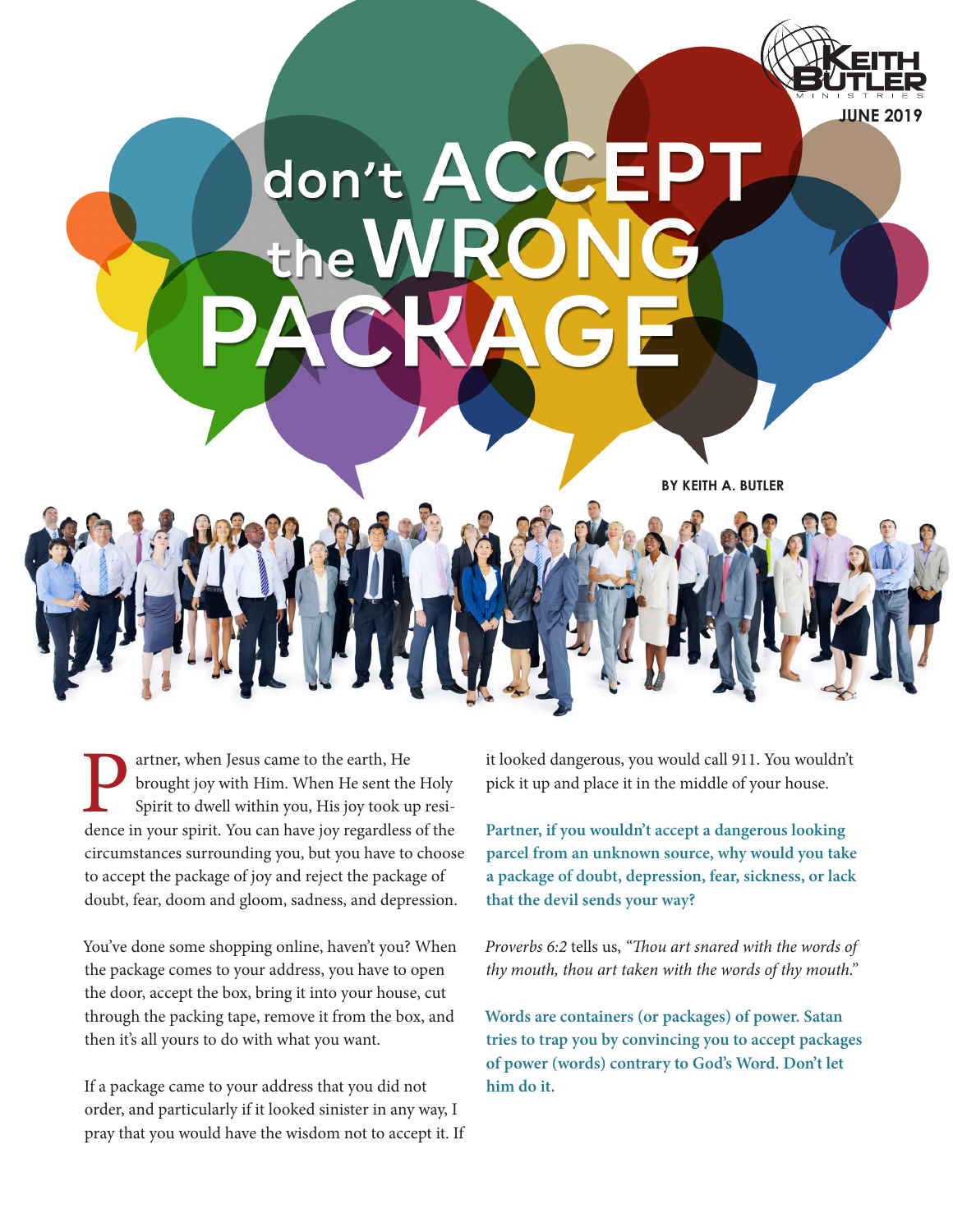When you speak words that express doubt, fear, lack, sorrow, or hurt, you are taking the bait. When you say, *"I can't,"* you are accepting a package of failure that the devil delivered explicitly for you. *Philippians 4:13* says that you can do anything God calls you to do because of the Anointed One and His anointing.

If you experience symptoms of sickness in your body, don't accept the package that says, *"We just don't know what is wrong with you."* Worse yet, don't receive anything that tells you, *"You are going to die."* 

**I believe in doctors, but there are times when even the best doctors don't know the correct diagnosis or what the most effective method of treatment would be. Doctors readily admit that they practice medicine. In other words, they are still learning all the secrets of this amazing body that God created. Doctors can give you helpful information. They may guide you in improving the way you care for your temple, but they don't know it all. The One who created you, however, does know it all! God made you, and He can keep you!** 

When symptoms of sickness attack your body, the only packages you should receive are those wrapped in faith because your words contain the power of death and life.

### Proverbs 12:18

There is that speaketh like the piercings of a sword: but the tongue of the wise is health.

The words one speaks are more powerful than most people realize! Partner, if you use your mouth the way God intended, you can make yourself healthy. On the other hand, if you use your mouth the way the devil desires, you can make yourself sick.

# Proverbs 18:21 Death and life are in the power of the tongue: and they that love it shall eat the fruit thereof.

Words are containers of power that can ultimately be the difference between life and death! The word *power* in *Proverbs 18:21* means *auspices*. One of the definitions of *auspices* is *divine prognostication* or *prophecy*. Your words prophesy your future!

What you put in your body affects your health. There's no question about that. Not too long ago, I made some significant adjustments in my diet. I've lost weight, have more energy, and am feeling better than ever! **As important as your diet is, your words are even more vital in determining your future. Consider what Jesus said.**

#### Matthew 15:16-18

And Jesus said, Are ye also yet without understanding? Do not ye yet understand, that whatsoever entereth in at the mouth goeth into the belly, and is cast out into the draught? But those things which proceed out of the mouth come forth from the heart; and they defile the man.

Jesus said that what comes out of our mouths is even more vital than what we put in our mouths. The word *mouth* in the original Greek is *stoma*. It means *the front edge of a weapon*.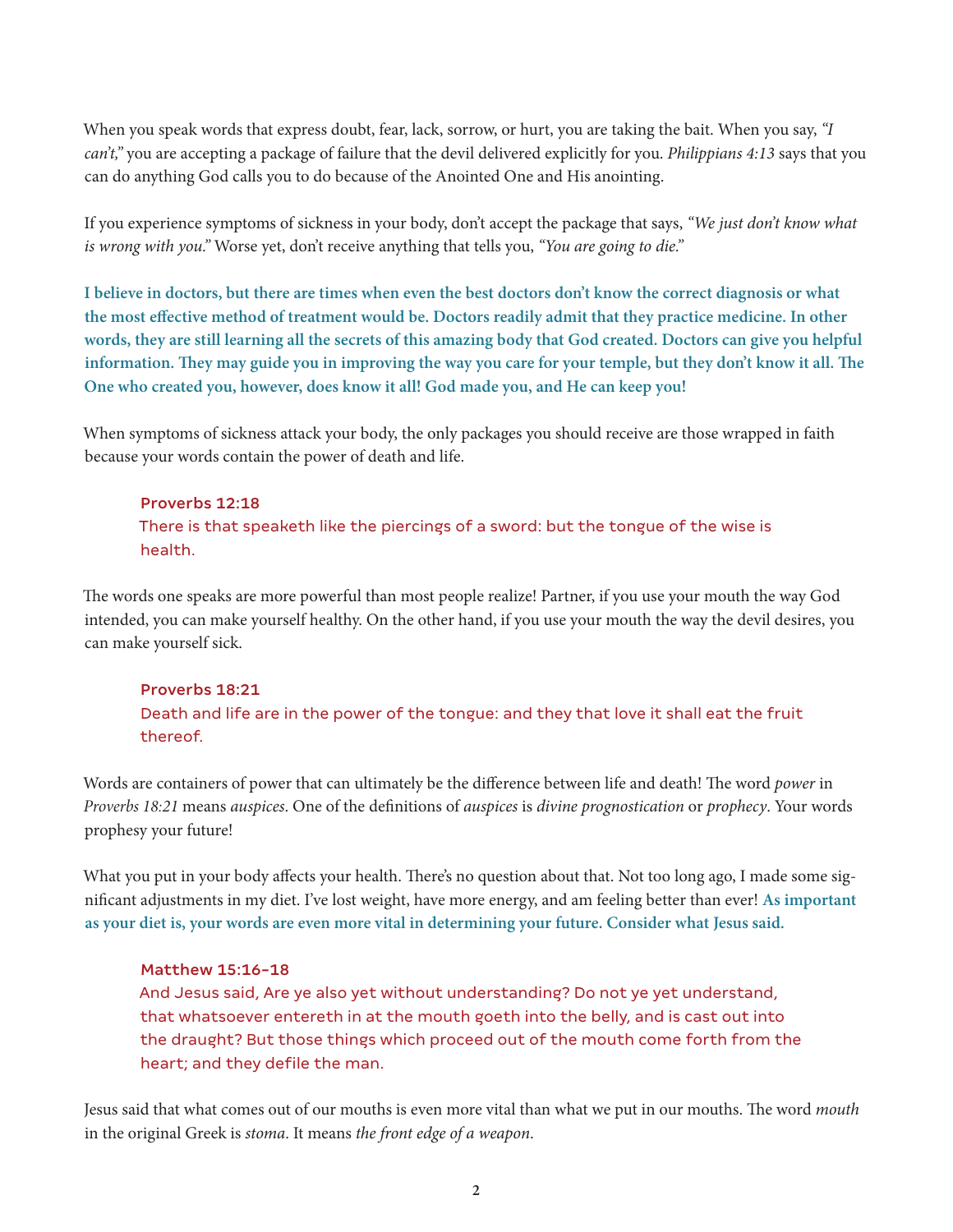## **God gave you a mouth to use as a weapon against the enemy. Don't turn and use it to destroy yourself!**

Satan knows the power of your words. He doesn't want you using them to be healthy, free, blessed, and prosperous. He wants you to accept his package of lies by agreeing with them and repeating them. Don't succumb to his tactics!

Partner, the Word of God in your mouth is better than silver and gold. *Psalm 119:72* says, *"The law of thy mouth is better unto me than thousands of gold and silver."* I'd venture to say that the words that come out of your mouth, when used properly, can bring you silver and gold as well as anything else that you need! **Sadly, most Christians don't understand the power in their words. Words get people into trouble or keep them out of trouble.** *Proverbs 21:23* reads, *"Whoso keepeth his mouth and his tongue keepeth his soul from* 

*Ecclesiastes 5:2* is good advice, especially when you may be angry with a loved one. *"Be not rash with thy mouth, and let not thine heart be hasty to utter any thing before God: for God is in heaven, and thou upon earth: therefore let thy words be few."*

Partner, can I be honest with you? My wife told me the other day that she was doing what *Ecclesiastes 5:2* said to avoid an argument with me! She is a virtuous woman, as described in *Proverbs 31:26: "She openeth her mouth with wisdom; and in her tongue is the law of kindness."*  Pastor Deborah is a very wise woman who knows how not to accept packages of lies from the enemy!

Partner, Satan wants to deposit his trash in your heart. God wants to deposit the treasures of His Word. Jesus talked about that subject in the *12th chapter of Matthew.*

"Partner, if you wouldn't accept a dangerous looking parcel from an unknown source, why would you take a package of doubt, depression, fear, sickness, or lack that the devil sends your way?"

*troubles."* If you're married, it was your words that got you to the altar. One day you decided to let three little words come out of your mouth: *"I love you."* The next thing you knew, you were buying wedding rings and setting a date for the ceremony! Choose your words carefully because they will direct your life.

Saying, *"I love you,"* brings men and women to the marriage altar. Unfortunately, I have witnessed many married couples whose words later brought them to the divorce court. They let the words, *"I want a divorce"*  or *"I'm finished with you"* fly out of their mouths in the heat of anger or frustration. Later, they regretted those words. **Guard your mouth! Don't speak rashly! It could derail your future and God's best for you!**

#### Matthew 12:34-36

O generation of vipers, how can ye, being evil, speak good things? for out of the abundance of the heart the mouth speaketh. A good man out of the good treasure of the heart bringeth forth good things: and an evil man out of the evil treasure bringeth forth evil things. But I say unto you, That every idle word that men shall speak, they shall give account thereof in the day of judgment.

The word *treasure* that Jesus used in *Matthew 12:35*  means *deposit*. The Word of God out of your mouth creates good deposits in your heart. Words of fear,